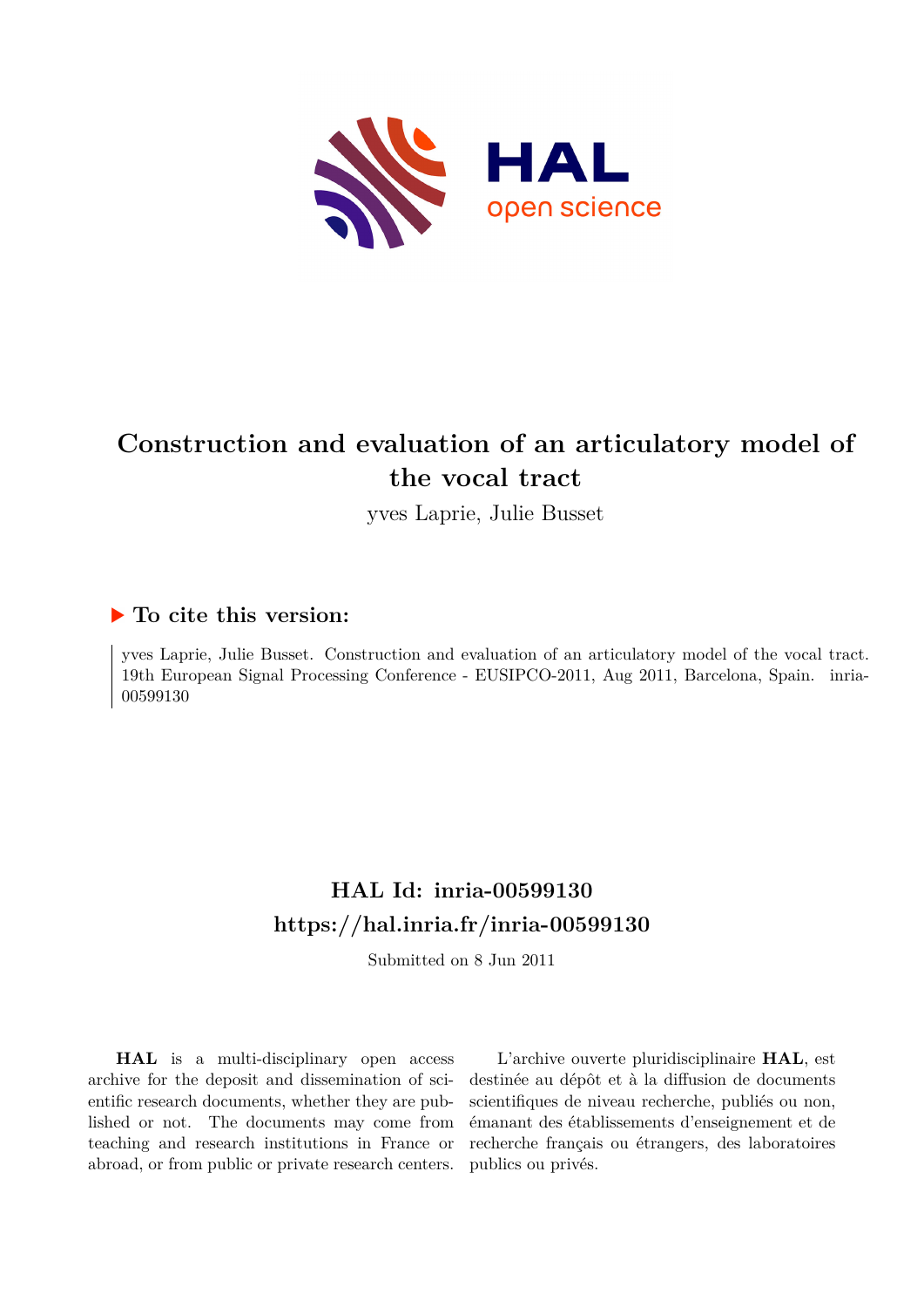### **CONSTRUCTION AND EVALUATION OF AN ARTICULATORY MODEL OF THE VOCAL TRACT**

*Yves Laprie and Julie Busset*

LORIA/CNRS UMR 7503 615 rue du jardin botanique, 54600 Villers-les-Nancy, France ` Yves.Laprie,Julie.Busset@loria.fr

#### **ABSTRACT**

Articulatory models of the vocal tract play an important role in the investigation of relations between the geometry of the vocal tract and its acoustic properties. This paper presents the construction and the evaluation of an articulatory model from a corpus of X-ray and MRI images, which approximates lateral vocal tract shapes of vowels and consonants with a very good precision. First, this paper describes the coordinate system used to represent the tongue contour and the strategy employed to find the deformation modes. Then, a speaker adaptation procedure is presented and the adapted model is evaluated on a second database of X-ray images. This evaluation shows that the model approximates tongue shapes with a very good precision. Finally, a centerline algorithm, i.e. an algorithm used to decompose the vocal tract in a sequence of elementary tubes, is presented.

#### **1. INTRODUCTION**

An articulatory model of the vocal tract is intended to represent the positions and the shapes of the speech articulators in a concise and flexible form. It often uses about ten deformation modes to represent the vocal tract. There are two main approaches for constructing a model. The first consists in using basic geometric primitives [6]. The advantage is that few medical images of a real the vocal tract are needed but there are usually more control parameters which have to be adjusted by hand for a set of articulatory targets. On the other hand models derived from medical images of the vocal tract by factor analysis [7] provide realistic vocal tract shapes with a smaller number of parameters. These models are constructed from a series of images for one speaker only. This means that the model is speaker dependent and this raises the question of model adaptation for another speaker.

This paper deals with the construction of an articulatory model intended to render the vocal tract shapes for vowels and consonants as well. Indeed, Maeda's articulatory model [7] often approximates consonants with difficulties because the front part of the tongue is not sufficiently flexible. In addition, the sublingual cavity is not taken into account. We have decided to build a 2D model, instead of a 3D model, for two reasons. First, there are many more (almost only) articulatory films (generally X-ray films recorded between the seventies and nineties) which can be used to construct and evaluate a model. The dynamic nature of these films is important because they correspond to continuous speech articulated in a sitting position and in a moderately noisy environment. On the contrary, MRI imaging requires a supine position and a sustained articulation without phonation (at least for the acquisition of 3D volumes) in a strong

environment noise. Second, even if the third dimension is absolutely necessary for some consonants,  $\Lambda$  for instance, it is often not essential as demonstrated by the results of Ericsdotter [4]. We first present the articulatory data exploited and the strategy used to construct the model. Then, we present the model adaptation and the evaluation on a second database of X-ray images. Finally, we present the connection between the articulatory model and the acoustic simulation which requires the vocal tract to be segmented in elementary tubes, roughly corresponding to the propagation of a plane wave in the vocal tract.

#### **2. PREPARATION OF DATA**

#### **2.1 Corpus**

The corpus recorded in the nineties was originally designed to study coarticulation in French [9]. It comprises four films. The first two are a series of six short sentences ranging from /se dø si ylteR/ to /se dø sikst skylteR/ (each sentence contains one more non-labial consonant between /i/ and /y/ than the previous one) at normal and fast speech rates. The last two are a series of /VCV/ /aku iku uku atu itu utu/ at normal and fast speech rates. Unfortunately, the four films are not phonetically balanced. We will describe below the strategy used to get round this difficulty. Despite these weaknesses, the size, the coverage of the entire vocal tract, the quality of images, the two speech rates, and its dynamic character compared to MRI images make this corpus a very valuable articulatory resource.

In total, this corpus comprises 946 images (256x256 pixels). Only images corresponding to speech, i.e. 672 images, were considered.

#### **2.2 Contours**

Contours of the speech articulators have to be extracted from these images either by hand or automatically via tools provided by Xarticul software [9] developed for this purpose. Xarticul provides automatic tools to track rigid structures, i.e. bones, semi-automatic tools to track lips [5], larynx and epiglottis, and manual tools to delineate the tongue contour. Indeed, the results of automatic tongue tracking algorithms [2, 5] have not been estimated sufficiently reliable to use them, often because there are two contours for the tongue, one for the groove in the mediosagittal plane and another one for the tongue edges. We have thus developed a series of tools to facilitate the manual delineation. For instance, it is possible to play back very quickly some images coming just before, or just after, the current image to enhance the visibility of the tongue contour by providing additional movement information to the eyes.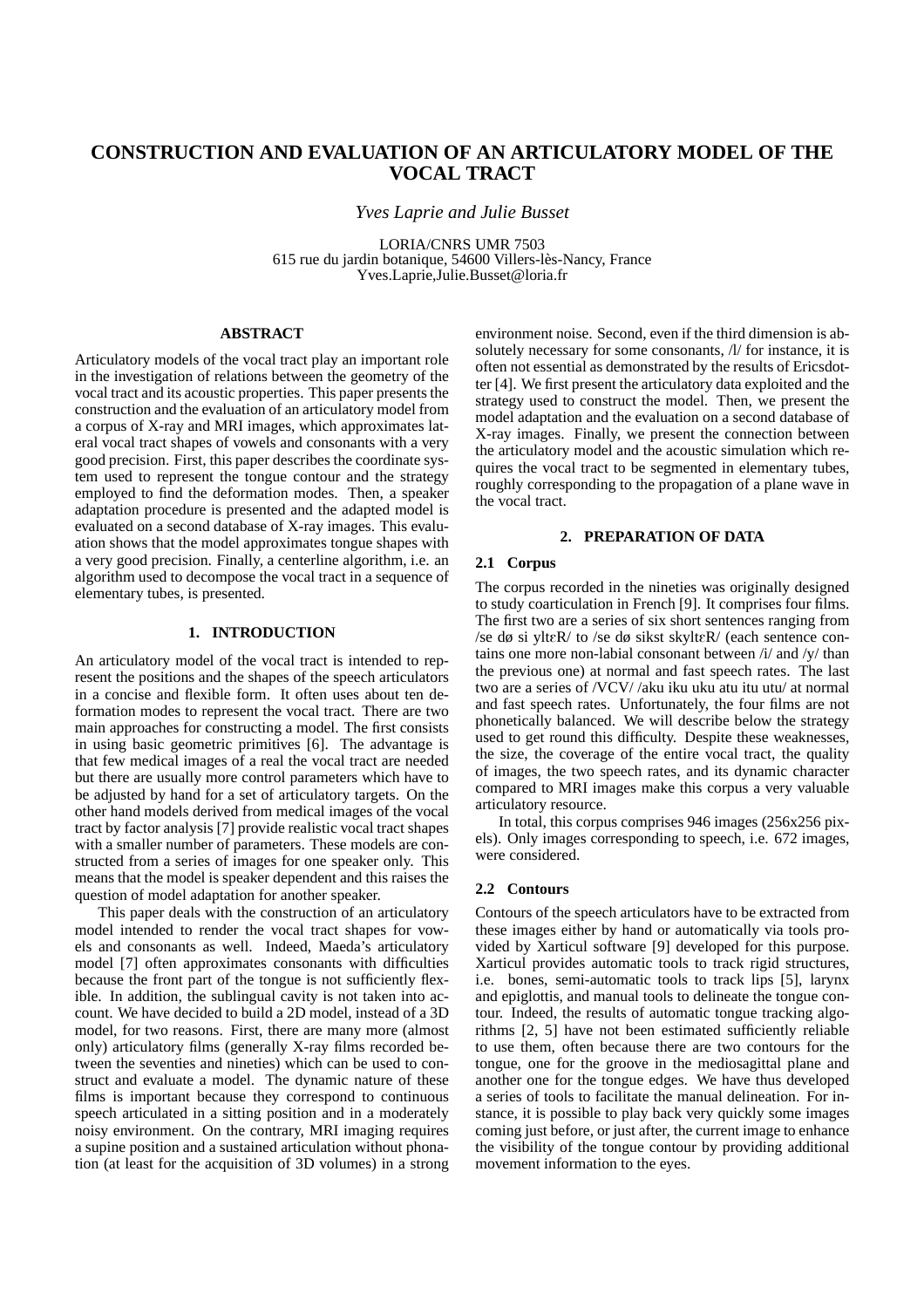All the contours have been carefully checked and the influence of the head movement has been compensated for.

#### **3. MODEL CONSTRUCTION**

The construction of an articulatory model aims at describing the vocal tract shape, and thus the speech articulators, with a minimal number of factors. Since the lower lip and the tongue are attached to the jaw, the jaw is analyzed first as in the model of Maeda. Unlike the data used by Maeda where the jaw was only given by a point (the lower central incisor) here the jaw is represented as a rigid object (i.e. the rotation and shift are known). We thus applied PCA (Principal Component Analysis) on the jaw movement data. The variance explained by the first component is 75% and 19% by the second. Since we wanted to keep the number of linear components as small as possible we have chosen to retain only the first component. It should be noted that, unlike other models, the first linear component controls both the rotation and the translation.

#### **3.1 Representation of the tongue contour**





The model of Maeda relies on the utilization of a semipolar articulatory grid and the tongue contour is approximated by the intersections of the grid lines with the tongue contour (see Fig. 1). However, only one intersection with the grid line is allowed. This means that complex tongue shapes, as retroflex ones, but also shapes presenting a sublingual cavity, cannot be described. Additionally, the number of intersection points varies depending on the tongue shape, which makes the data analysis more difficult (see Fig. 1). Badin et al. [1] have proposed an interesting solution consisting in using a dynamic grid in the apex region. The advance of the grid is an extra articulatory parameter. However, this still does not allow more than one intersection with the grid lines.

Here we propose to use curvilinear coordinates which enable the description of any object. Tongue contours can thus be analyzed whatever the shape considered. Tongue contours are sampled by regularly spaced points  $P_i(x, y)$  and they are represented in the form two vectors, one for the *x* coordinates and one for the *y* coordinates.

Delineating the complete tongue contour from the tongue root to the apex and the mouth floor, i.e. by including the sublingual contour, is possible for X-ray images corresponding to moderately or strongly rounded tongue shapes and more difficult for other images. We asked the speaker who recorded X-ray films to record those MRI images covering all the French consonants and vowels. We thus re-examined all the X-ray tongue contours and supplemented them with the sublingual contour either because it is clearly visible on X-ray images or because MRI images enable us to delineate it by using images similar to X-ray images.

#### **3.2 Using additional MRI images**

As explained above, the X-ray corpus does not contain all the places of articulation. We thus incorporated tongue contours from MRI images into the database. For this purpose we carefully registered tongue contours from MRI images by using the central incisor, more precisely its root, which is visible in both kinds of image. It should be noted that this is possible because contours outlined in both modalities correspond to the same physical object, i.e. the mediosagittal contour of the tongue. In order to reach a reasonable phonetic balance we introduced images of  $/f$  in two vocalic contexts,  $/$ l/,  $/$ o $/$  and  $/$ o $/$  missing in the X-ray films. These images were duplicated (to give 60 additional images) so as to weight their statistical influence.

The comparison of tongue shapes from X-ray and MRI images shows that the main difference (beside the dynamic nature of X-ray images) concerns the jaw opening which is substantially stronger in X-ray images for open vowels. This probably comes from the fact that we asked the subject to sustain phonation as long as possible during the MRI acquisition which lasted around 18 seconds. This constraint is particularly important to reach the correct place of articulation for close vowels but leads to lower the jaw opening for open vowels like /a/ and /o/.

#### **3.3 Removing the influence of the jaw and tongue analysis**

The influence of the jaw has to be removed from the tongue contours so as to find modes of its deformation independent of the jaw position. There are two possibilities. The first, which is generally adopted, consists in removing the correlation between the jaw and the tongue from tongue data. The second consists in subtracting the jaw movement from the tongue. There is thus no more cinematic influence of the jaw on the tongue contour. On the other hand, other more complex interactions between tongue and jaw remain.

The first strategy is better to reduce the amount of variance in the corpus analyzed. However, this corresponds to the implicit hypothesis that articulatory content of the corpus of X-ray images is phonetically balanced which is rarely true. We thus investigated both strategies. In both cases we applied PCA on the tongue contours. The two strategies give very similar results, a mean reconstruction error of 0.87 and 0.88 pixel respectively, i.e. 0.511 and 0.517 mm with 6 linear components, which is not statistically significant. We thus resorted to the subtraction of the jaw movement, rather than the subtraction of the correlation because it makes fewer assumptions about the global model.

Fig. 2 shows the first jaw principal component and the first five tongue principal components with the jaw move-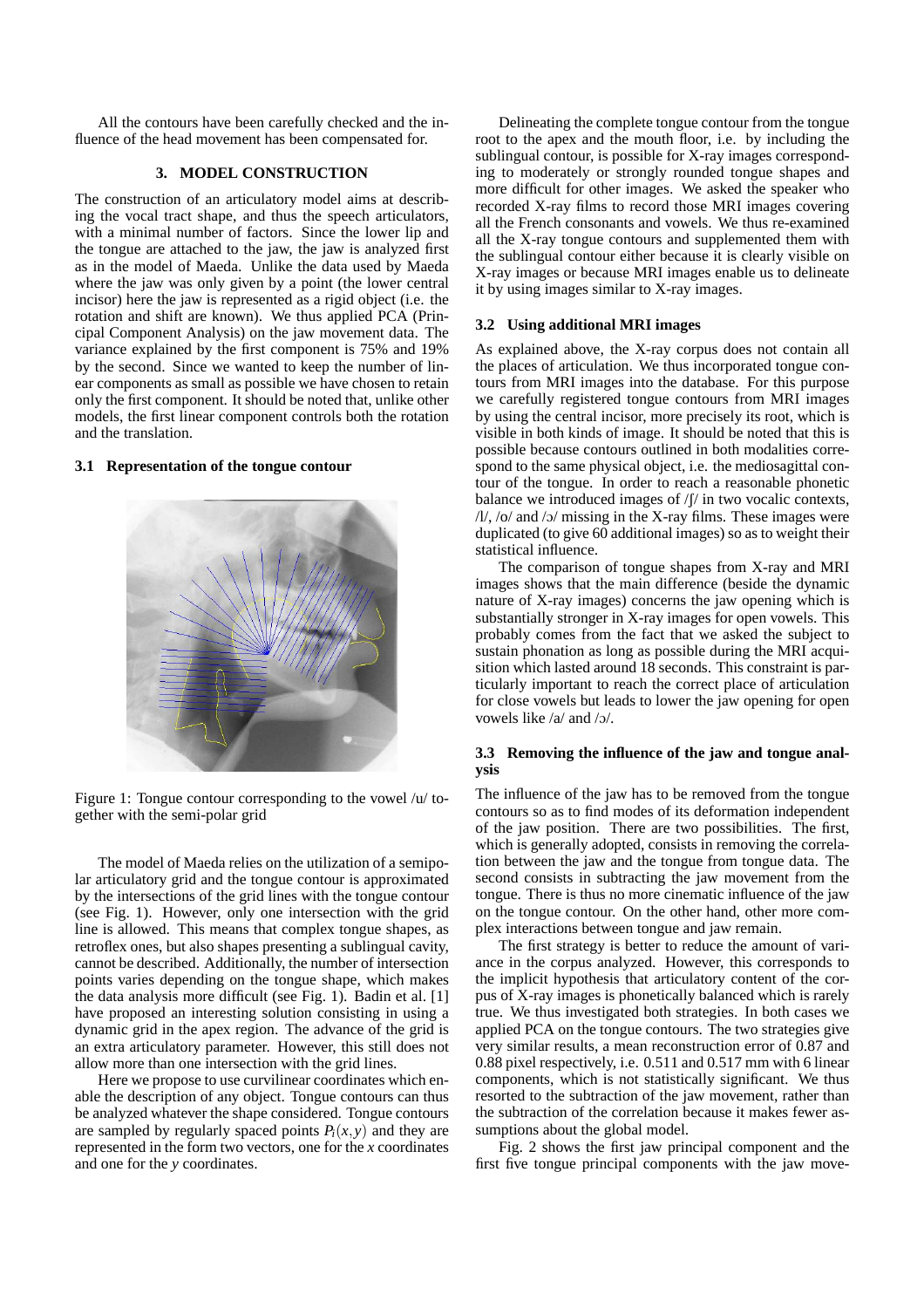

Figure 2: The first jaw and first five tongue principal components superimposed on an arbitrary X-ray image (from left to right and top to down). For each component the neutral contour is the red contour and the other two contours correspond to  $+4\sigma$ .

ment subtraction. Not surprisingly the first jaw component corresponds to the jaw opening/closing. Similarly, the first tongue component roughly corresponds to a back frontmovement, and the second to a flat-rounded deformation. The main difference with the Maeda's model is the possibility the tongue has to stretch itself. This is due to the utilization of curvilinear coordinates and to the fact that no static articulatory grid is used. The following three components (the right component in the second line and third line of Fig. 2) are clearly necessary to control the front part of the tongue and enable the realization of places of articulation of alveolar and dental consonants. In addition, it can be seen that all these linear components preserve the sublingual cavity which is acoustically important for some consonants.

#### **4. MODEL ADAPTATION**

The adaptation takes into account the rotation of the mouth cavity around the upper incisor, the scale factors in the directions of the mouth and pharynx cavities, and the angle formed by the mouth and the pharynx. The mouth angle is only intended to align the mouth direction of the speaker with that of the reference speaker, i.e. that corresponding to the Xray images used to construct the model. The pharynx angle is intended to adjust the direction of the pharynx relative to the mouth. It is linked to the position of the speaker's head posture during the acquisition of images. There are two scales factors, one for the mouth and one for the pharynx, so as to adjust both cavities independently. Indeed, it is known that



Figure 3: Second step of the articulatory model adaptation. The dotted blue lines are the vocal tract contours in the pharyngeal region before applying the rotation. The solid black curve is the vocal tract after applying the rotation.

the pharynx is proportionally longer than the mouth for male speakers compared to female speakers. This adaptation procedure is thus very similar to that proposed by Maeda except that the latter is applied to the semipolar articulatory grid. The adaptation parameters are determined by hand on one image.

From a practical point of view the adaptation is comprises two steps. A first transformation consists in a non isotropic homothety and a rotation intended to adjust the mouth angle and the scale factors of the mouth and pharynx. The coordinates  $x'$  and  $y'$  of the point transformed are given by:

$$
\begin{pmatrix} x' \\ y' \end{pmatrix} = \begin{bmatrix} \alpha_m cos\phi & -\alpha_p sin\phi \\ \alpha_m sin\phi & \alpha_p cos\phi \end{bmatrix} \begin{pmatrix} x - x_{UI} \\ y - y_{UI} \end{pmatrix} + \begin{pmatrix} x_{UI} \\ y_{UI} \end{pmatrix}
$$

where  $\phi$  is the rotation angle,  $\alpha_m$  is the scale factor of the mouth cavity,  $\alpha_p$  that of the pharynx, and  $x_{UI}$  and  $y_{UI}$  the coordinates of the upper incisor. The second transformation consists in rotating the pharyngeal cavity. In order to focus the rotation on pharynx and not to affect the rest of the vocal tract the rotation decreases when moving from the pharyngeal wall to the front of the head, equals zero above a line (the red line (C, UI) in Fig.3) formed by the upper incisor (point UI in Fig.3) and a point located at the top of pharynx (point C), and increases from this line to the pharynx. θ, the angle of the rotation applied to a point *P* is thus a function of the projections of this point onto the line (C, UI) and its perpendicular through C.

This adaptation is thus purely geometrical and introduces some incorrect warping in the tongue shape since according to the tongue articulatory parameters one fleshpoint may be affected or not by the rotation applied to the pharyngeal cavity. However, it enables a good contour fitting with all the MRI and X-ray data we have at our disposal. A more anatomical based adaptation procedure would require anatomical data (provided by MRI or X-ray images) for many speakers to derive adaptation strategies.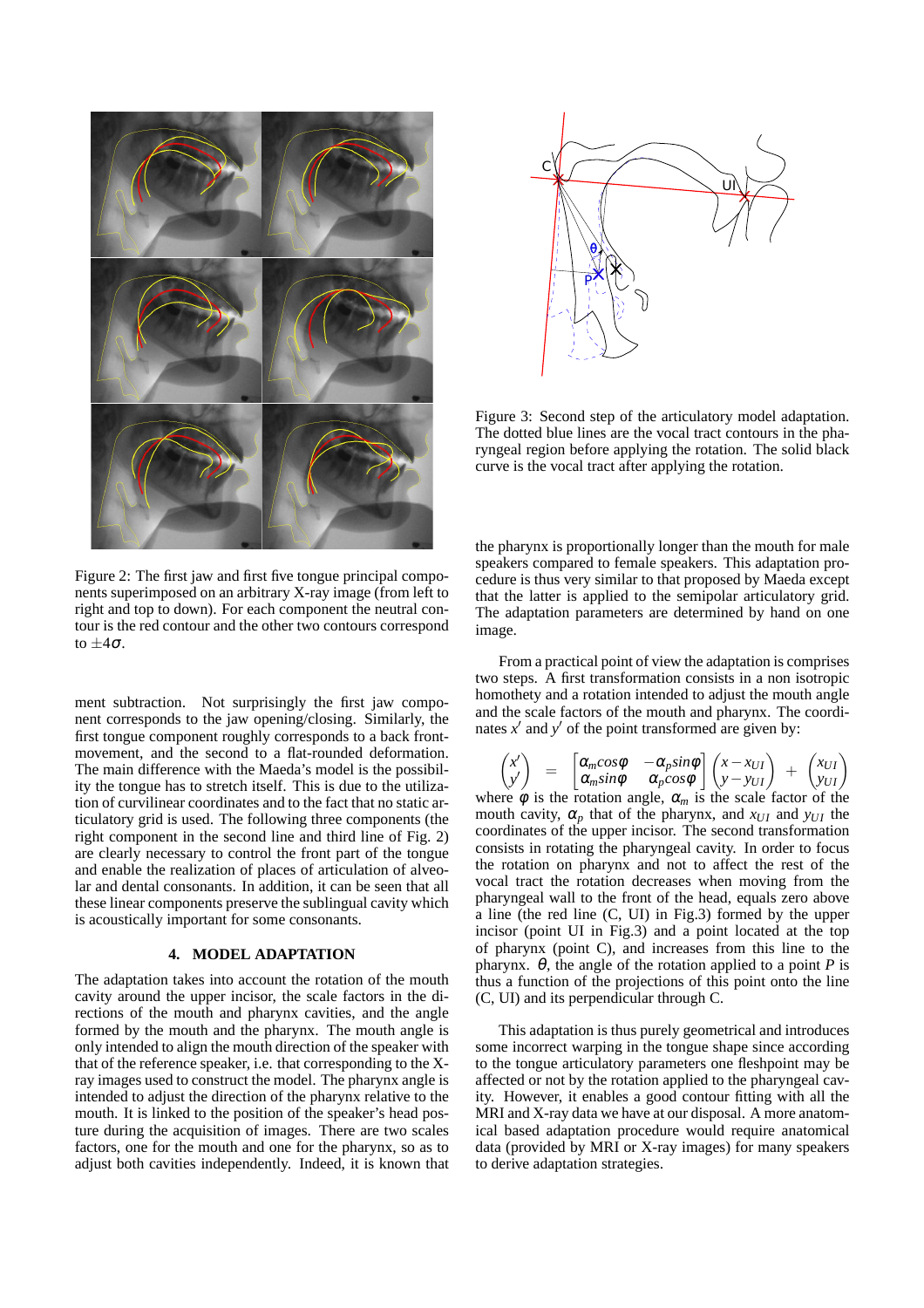

Figure 4: Fitting of the tongue model. A new speaker VT contours delineated by hand in yellow. Model contour in green. The larynx and the lip are also represented.

| $\overline{\text{#}}$ of comp. | error(in mm) | error(in pix) | $\sigma$ (in pix) |
|--------------------------------|--------------|---------------|-------------------|
|                                | 0.428        | 0.857         | 0.430             |
|                                | 0.507        | 1.013         | 0.502             |
|                                | 0.550        | 1.099         | 0.514             |
|                                | 0.668        | 1.336         | 0.596             |
|                                | 1.188        | 2.375         | 0.946             |

Table 1: Average reconstruction error and standard deviation achieved by the articulatory model.

#### **5. EVALUATION OF THE MODEL**

The evaluation of the articulatory model is not easy since there are very few articulatory films with delineated contours. Most of the data correspond to the works conducted at IPS in Strasbourg [3]. The contours of articulators have been initially delineated by hand in the seventies by projecting films onto a white sheet of paper and drawing contours. Then, these contours were digitized by Maeda to build his model. We thus utilized these contours which correspond to a female speaker uttering ten short French sentences. This database used by Maeda comprises 520 X-ray images. Only the upper part of the tongue contour is available from the tongue root to the apex. Sometimes the front part of the tongue contour is questionable probably because the tongue contour was not clearly visible on the X-ray image.

The model has been adapted to the speaker the via the procedure described above.

Fig. 4 shows an example of fitting with 8 linear components for a /u/. It can be noticed that the front part of the tongue recovered by the model is probably more realistic than the contour drawn from the X-ray image. Unfortunately, the exact resolution of the original images is not known. The pixel size has been estimated to 0.5 mm by considering that the vocal tract length for this female speaker was close to 16 cm. The reconstruction error is 1.12 pix, i.e. approximately 0.560 mm.

Table 1 gives the average reconstruction error as a function of the number of linear components used to approximate the tongue contour.

It can be seen that the model approximates the shapes of

the tongue very well since the reconstruction error is only slightly higher that for the original speaker. However, it should be noticed that the contours used for evaluation do not cover the sublingual cavity. The precision would not probably have been as good if the sublingual cavity has been considered.

The model developed by Maeda utilizes only three deformation parameters for the tongue because it has been essentially used to approximate vowels and study their acoustic and articulatory properties. Our objective is to develop a model which can be used in the acoustic-to-articulatory inversion of speech. It thus should cover vowels and consonants as well. This evaluation shows that the precision degrades noticeably when the first four components are used. Furthermore, the geometrical precision is more important for consonants which require a very precise position of the front part of the tongue in particular. The above evaluation shows that the first six linear components at least are necessary to render all the sounds correctly.

This evaluation also shows that, despite its simplicity, the adaptation procedure enables the articulatory model to fit a new speaker. This is all the more encouraging since the speaker used to build the model is a male speaker, and that used to evaluate the model is a female speaker.

#### **6. DETERMINATION OF THE CENTERLINE**

An articulatory model is often intended to investigate the relations between acoustics and the vocal tract geometry. Linking the articulatory model with the acoustic simulation requires the vocal tract to be decomposed into a series of tubes perpendicular to the centerline of the vocal tract. The determination of the area function is generally obtained by utilizing an articulatory grid [8]. The points of intersection between the grid lines and the vocal tract contour define a series of segments. The centerline is formed by joining the midpoints of these segments. However, the grid lines do not correspond to the propagation of plane waves in the vocal tract and some additional smoothing is often applied.

We thus propose a new algorithm whose idea is to construct the centerline by propagating a wave plane in the vocal tract. The wave plane is represented by segments linking one point of the exterior contour (the pharyngeal wall, palate and upper lip) to one point of the interior contour (the epiglottis, the tongue and the lower lip). The problem amounts to select a set of consistent segments from the larynx to the lips. Consistent means that the centerline joining two consecutive segments should be roughly perpendicular to segments. One solution to solve this problem is to use dynamic programming to select the best path of segments connecting the larynx to the lips.

The first step consists in generating all potential reasonable segments connecting one point of the exterior contour to one point of the interior contour. These two contours thus need to be sampled. The resulting segments depend on the contour sampling. Too fine a sampling would lead to a huge research via dynamic programming, and too rough a sampling would generate segments that cannot be perpendicular to the centerline.

The criterion to minimize takes into account the cosine of the angle between the centerline and the current segment to add in the path, and the distance between the middle points of the current and previous segments. The cosine alone does